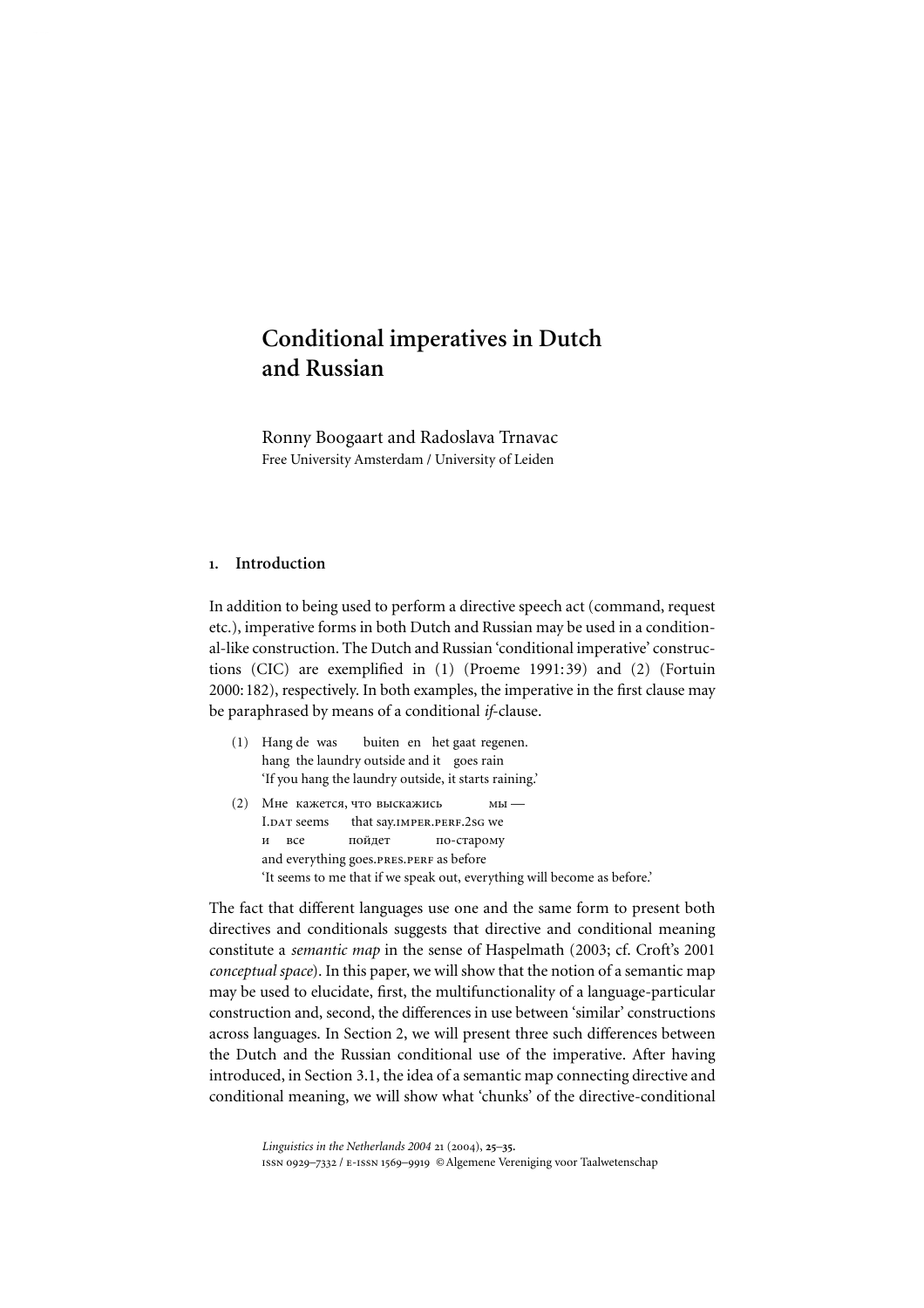continuum are covered by the Dutch (3.2) and the Russian (3.3) construction. In the final section, we will present some questions for further research.

## 2. Language-specific constraints on CIC

#### 2.1 Subject of the imperative part of CIC

The most conspicuous difference between the Dutch and the Russian CIC, as exemplified in (1) and (2), concerns the subject of the imperative part of the construction. There are two 'subject constraints' on the Dutch CIC, both of which are not operative for the Russian construction.

The subject of the imperative in Dutch (1) can be either the addressee (paraphrase: "if you hang the laundry outside now, it will start raining") or it can be generic (paraphrase: "every time one hangs the laundry outside, it starts raining") (Proeme 1991:39). The Dutch imperative, both in its directive and its conditional use, does not allow for a 1st or 3rd person implicit subject. Thus, the sentence in (3), despite the 1st person subject in the second part of the CIC, can only be interpreted as "if *you* miss this train, we'll definitely be late", and not as "if *we* miss this train, we'll definitely be late". (The latter, according to [Clark 1993:116](#page-9-0), is a possible reading of its English equivalent.) 26 Ronny Boogaart and Radoslava Trnavac<br>
continuum are covered by the Dutch (3.2)<br>
In the final section, we will present some c<br>
2. Language-specific constraints on CI<br>
2.1 Subject of the imperative part of CIC<br>
The most

'Miss that train and we'll definitely be late.'

In Russian, the subject of the imperative in the CIC can be any person in both numbers. The subject in (2) is 1st person plural, the one in (4) is 1st person singular.

 $(4)$  Свари я эту картошку во время, boil.imper.perf.2sg I this potatoes in time мы бы ие опоздали. we part not late 'If I had boiled the potatoes in time, we would not have been late.'

In addition to being restricted to 2nd person subjects, the imperative part of the Dutch CIC does not allow for the subject to be explicit. Unlike the first constraint, this one can not be regarded as inherited from the directive use of the imperative since in the directive use, the subject of the imperative can be explicit, at least in the presence of (untranslatable) particles such as *maar*, *eens*, and *maar eens*. The sentence in (5a), for instance, is fine, but the one in (5b) is incoherent.<sup>[1](#page-9-0)</sup>

(5) a. Hang jij de was maar eens buiten. hang you the laundry PARTICLES outside 'Hang the laundry outside.'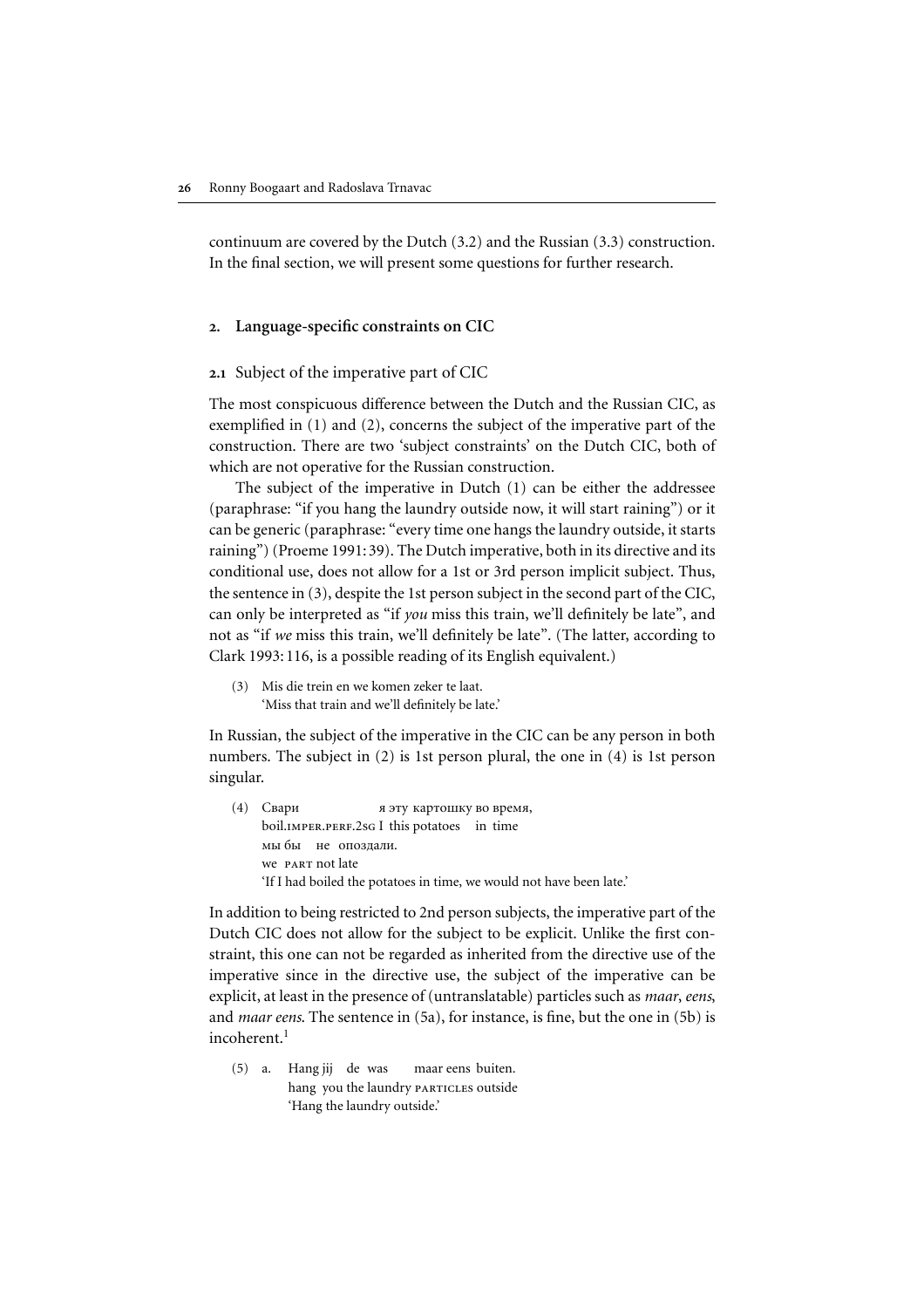b. \*Hang jij de was buiten en het gaat regenen hang you the laundry outside and it goes rain

In Russian, the subject of the imperative, at least when used in the CIC, is always explicit, as was demonstrated in examples (2) and (4); in the directive use, the subject need not be explicit. In addition, impersonal verbs may occur in the conditional part of the Russian CIC, as in (6), whereas these are ungrammatical in the Dutch construction, as can be seen in (7).

- (6) Темней ей вчера пораньше, мы $6$ ы be dark.IMPER.IMPERF.2sG yesterday earlier we PART не пошли в парк. not go.past participle to park 'If it had been dark earlier yesterday, we would not have gone to the park.'
- (7) \*Was eerder donker geweest en we waren niet naar het park gegaan. Lit. Had been dark earlier en we would not have gone to the park

In sum, there are no constraints at all on the possible subject of the imperative in the Russian CIC, but the Dutch construction is restricted to 2nd person and generic (but not impersonal) subjects, that, moreover, can not be explicit.

2.2 Kind of conditional relation compatible with CIC

A common constraint of the Dutch and the Russian CIC is that neither is compatible with a pragmatic conditional relation. '*If*-constructions' may be used to express such relations, in which the two events are not temporally — let alone causally — related, as is demonstrated for English in (8) ([Athanasiadou](#page-9-0) [& Dirven 1997](#page-9-0)).

(8) If you're thirsty, there's beer in the fridge.

Pragmatic conditional relations are to be distinguished from content conditional relations, that suggest a definite temporal and, very often, causal relation between the events presented in the protasis and apodosis. If we present the two events of (8) by means of a CIC, as in (9), a content relation seems to be the only possible reading.

(9) Heb dorst en er is bier in de koelkast 'Be thirsty and there is beer in the fridge.'

The sentence may be used, for instance, to suggest that the beer somehow appears in the fridge at the very moment you're being thirsty. Thus, the CIC in (9) imposes a 'content conditional reading', i.e. a sequence reading, in which the second event comes after, and may in fact be caused by, the first event.

Within the domain of content conditional relations, there is an important difference between the Dutch and the Russian CIC. The Russian construction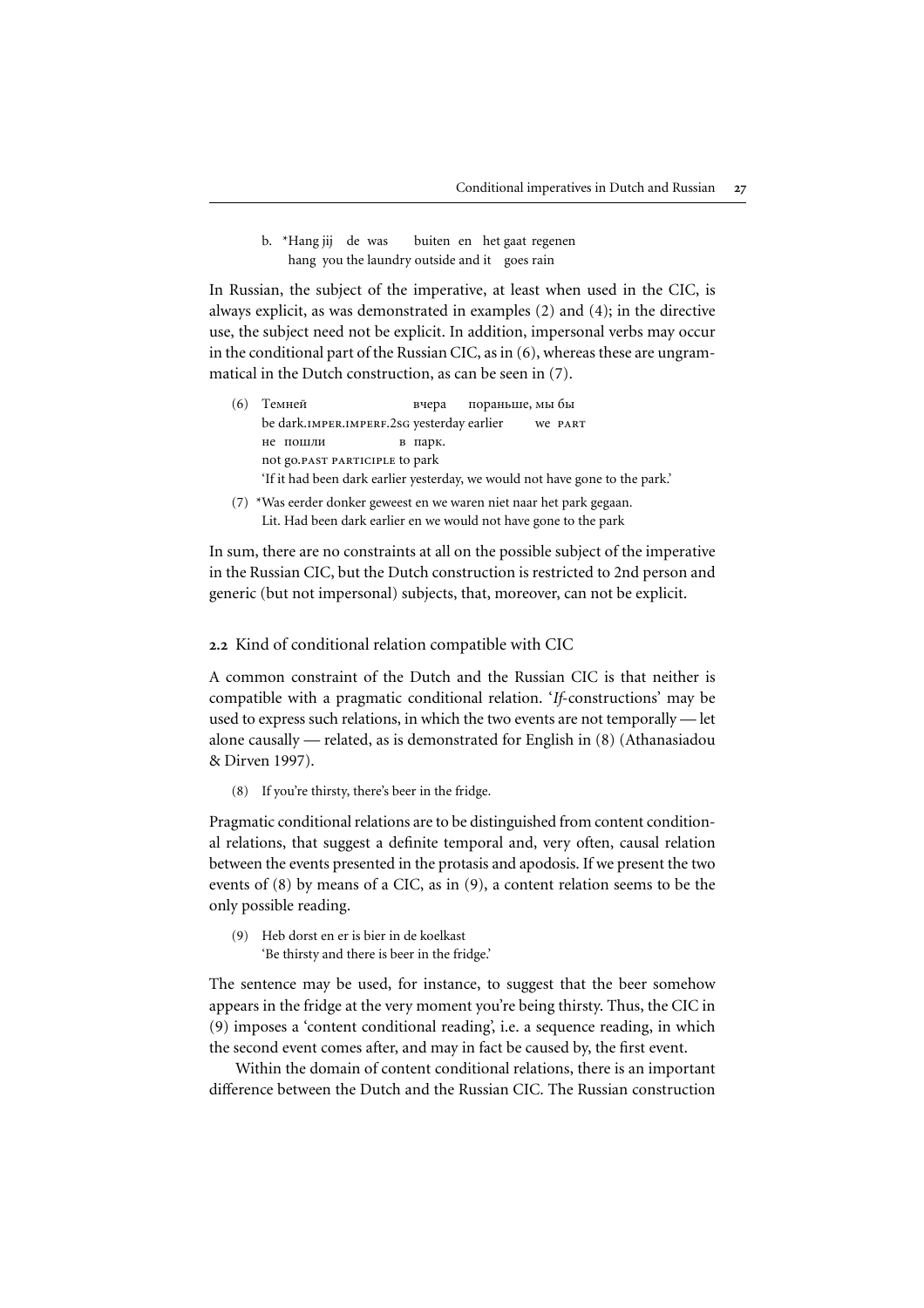allows for hypothetical and counterfactual content readings equally well; the Dutch construction usually resists a counterfactual reading. In Russian, the counterfactual reading of the CIC can be distinguished from the hypothetical reading on formal grounds, since, on the counterfactual reading, the verb in the apodosis appears in the subjunctive form, while on the hypothetical reading, the apodosis usually contains perfective present (see examples (4) and (2), respectively). In the protasis, there seems to be a subtle difference as well (Trnavac 2003): on the hypothetical reading, the imperative form has perfective aspect (see example (2)), whereas in the counterfactual reading it may have either perfective aspect, as in (4), or imperfective aspect, as in (6) and (10).  $\begin{array}{ll} \textbf{28} & \textbf{Ronny Boogaart and Radoslwa Transvac}\\ \textbf{28} & \textbf{Ronny Boogaart and Radoslwa Transvac} \\ \textbf{20} & \textbf{20} & \textbf{21} \\ \textbf{30} & \textbf{31} & \textbf{32} & \textbf{33} \\ \textbf{41} & \textbf{42} & \textbf{43} & \textbf{44} \\ \textbf{53} & \textbf{44} & \textbf{45} & \textbf{45} \\ \textbf{54} & \textbf{45} & \textbf{45} & \textbf{45} \\ \textbf{65$ 

(10) Открывай я окно о постоянно, open.imper-imperf.2sg I window regularly он бы простудился. he part get flu.past participle 'If I opened the window regularly, he would get the flu.'

Dutch may use tense to distinguish between hypothetical and counterfactual readings of the CIC.<sup>2</sup> More specifically, a past perfect imperative in the protasis of the construction indicates 'counterfactuality to the past' [\(Duinhoven 1995](#page-10-0)); the past' (consisting of the past tense of the auxiliary *zullen* ('will') and an infinitive).

(11) Had het gisteren afgemaakt en je hoefde vandaag niet te werken. Lit. Had finished it yesterday and you would not have to work today. 'If you had finished it yesterday, you would not have to work today.'

However, unlike in Russian, the counterfactual reading of the Dutch CIC is marginal at best. While it is possible to express 'counterfactuality to the past', as in (11), it is difficult to trigger 'counterfactuality to the present'. In principle, one could use a simple past, rather than past perfect, imperative in the protasis of the CIC to get this reading, as in (12), but such cases seem to be rare.

(12) ? Stopte met roken en je voelde je veel fitter. Lit. Quit smoking and you would feel much better.

Moreover, instances of the Dutch CIC containing a past imperative in the protasis such as (12) prefer a habitual past reading (see Section 3.2). In fact, all of the Dutch examples given so far allow for a habitual reading, whereas the Russian CIC is incompatible with such an interpretation.

# 2.3 Order of protasis and apodosis

In accordance with our claim that the CIC typically expresses content relations of sequence and causality, the order of protasis and apodosis in the CIC is relatively fixed: the events are presesented iconically, i.e. in the order in which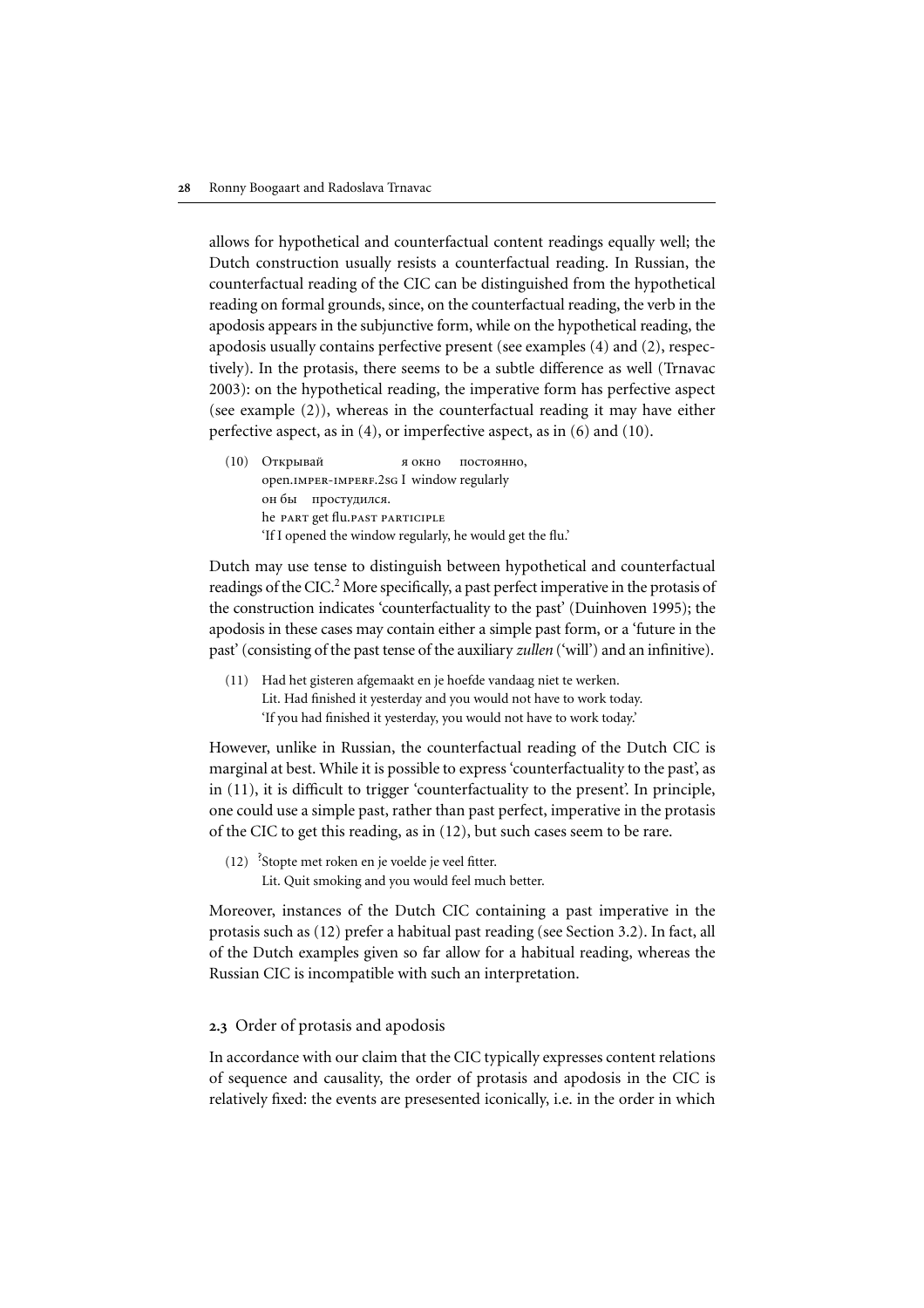## 2.4 Summary

|               | examples, such as (13), can be found.                                                                                                                                     |       | they happened, or would happen in a hypothetical or counterfactual world. For<br>the Dutch CIC, this is the only possible order; for Russian, however, counter- |
|---------------|---------------------------------------------------------------------------------------------------------------------------------------------------------------------------|-------|-----------------------------------------------------------------------------------------------------------------------------------------------------------------|
| Лично<br>(13) | мне все едино, будь<br>personally I.DAT all the same be.IMPER you even green<br>'Personally, it's all the same to me, even if you had green skin.'<br>(Fortuin 2000: 180) |       | вы хоть зеленого цвета.<br>skin                                                                                                                                 |
| 2.4 Summary   |                                                                                                                                                                           |       |                                                                                                                                                                 |
| as follows.   | Subject                                                                                                                                                                   | Order | The different constraints on the Dutch and the Russian CIC can be summarized<br>Relation                                                                        |
|               |                                                                                                                                                                           |       |                                                                                                                                                                 |
| Dutch CIC     | 2nd person<br>(hearer or generic)<br>not explicit                                                                                                                         | Fixed | Hypothetical<br>Counterfactual?<br>Habitual                                                                                                                     |

# 3. Towards a semantic map for directives and conditionals

## 3.1 From directive to conditional

While constructions, are, by definition, language-specific ([Croft 2001\)](#page-9-0), one would obviously not want to claim that it is just a coincidence that in different languages one grammatical category is used to perform both a directive and a conditional function. To show how directive and conditional meaning are related, and how the Dutch and the Russian CIC are related, we will use the notion of a *semantic map* (Haspelmath 2003; cf. Croft's 2001 *conceptual space*). multifunctionality of a gram occurs only when the various functions of the gram are similar." (2003:215). So in what sense are directive and conditional readings 'similar'? Conditional imperations in Duck and Rossian<br>
they happenets), or would happen in a hypothetical or counterfactual world. To<br>the Duck, this is the only possible order, for Russian, however, counter-<br>
examples, such as (13) Conditional imperatives in Dutch and Russian<br>
They happened, or would happen in a hypothetical or counterfuctual world. For<br>
presented CCC, this is the counter, figns. mass as part some some realized (13)<br>
Assume as not r

As pointed out by De [Haan \(1986\),](#page-10-0) the common semantic denominator of event that may be realized in some 'possible world', in a 'mental space' that is not the 'base space', but rather a generic, a hypothetical, or a counterfactual space ([Fauconnier 1985\)](#page-10-0). It is part of the meaning of directives that the event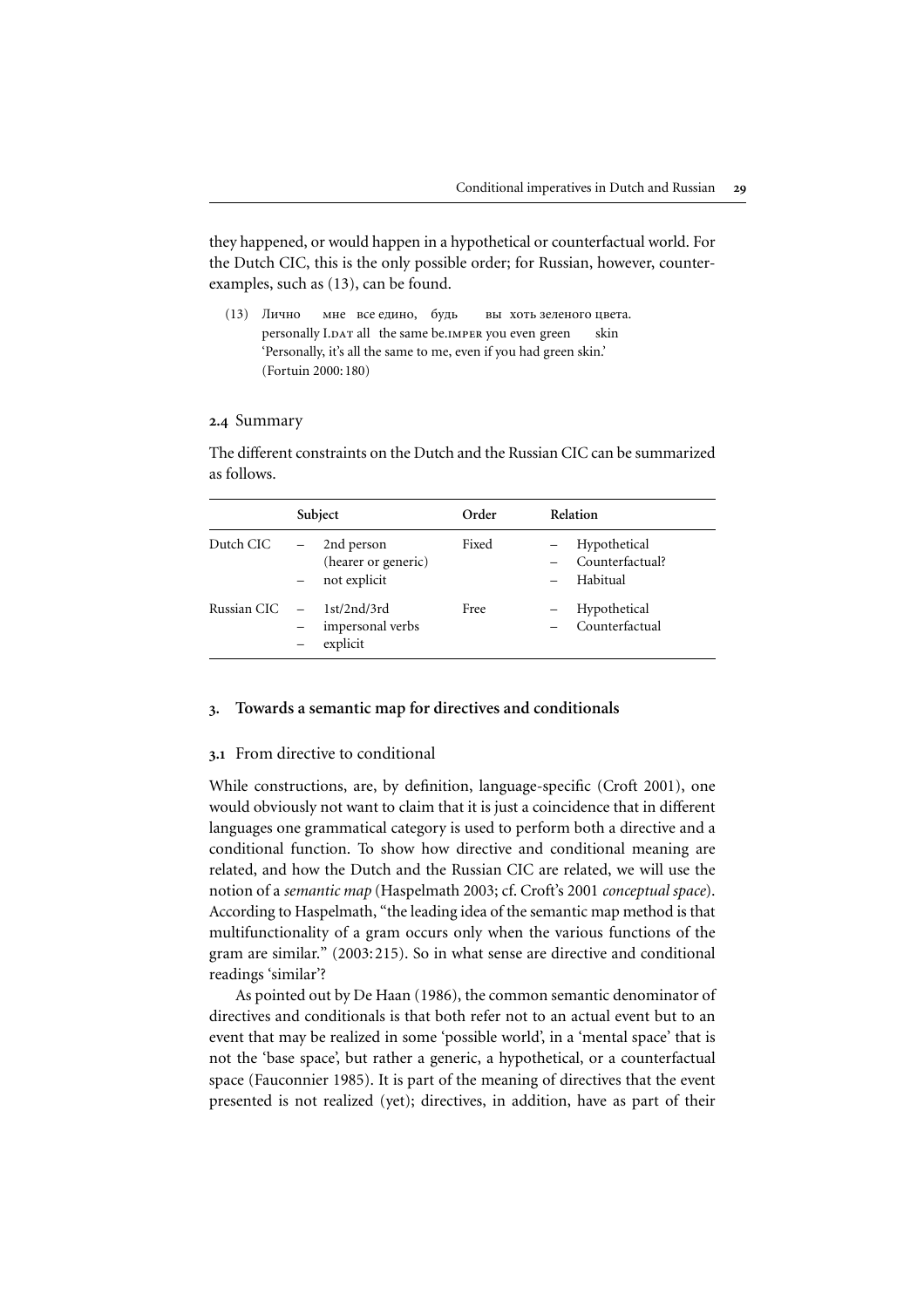meaning that the speaker wants the addressee to make sure that the event does get realized. The latter part of the meaning of directives — the fact that they are 'hearer directed' — is absent when an imperative is interpreted exclusively as a conditional.

The conceptual link between directive and conditional meaning is captured by assuming that they constitute parts of one semantic map, which is supposed to be universal.<sup>3</sup> When relating language-specific constructions to the map, this should happen in accordance with the Semantic Map Connectivity Hypothesis: "Language-specific and construction-specific grammatical categories should map onto connected regions of conceptual space" (Croft 2001:105). The boundaries of the semantic domain covered by a specific construction may be fuzzy. In the following section we will try to put the Dutch and the Russian CIC 'on the map'. We will show that there is ample evidence for the existence of an intermediate category of directive/conditional meaning, which, especially in Russian, corresponds to a specific construction distinct from the CIC, namely the CDIC (Conditional Directive Imperative Construction). Thus, the semantic map for directives and conditionals is arguably as follows. Boony Boogaart and Radoslava Thawac metallical metallical metallical metallical continuum. The farm of the continuum of the continuum of the continuum of the continuum of the content of the continuum of the continuum of t

DIRECTIVE – DIRECTIVE/CONDITIONAL – CONDITIONAL

## 3.2 Putting the Dutch CIC on the map

Which part of the semantic map given in 3.1 is covered by the imperative as used in the Dutch CIC? Starting at the left hand side of the directive-conditional continuum, it should first be noted that an imperative occurring in the Dutch grammatical pattern "IMPERATIVE +  $en +$  DECLARATIVE" may still be a pure directive. This is at least one of the readings of (14).

(14) Zet dat boek daar neer en je mag naar huis. 'Put the book there and you can go home.'

In the first clause, the speaker directs the addressee to put the book at the appointed place; the imperative is interpreted no differently than when occurring in an independent clause. Such examples, then, allow for a strictly compositional analysis: they can be treated as the coordination of two different constructions — a Directive Imperative Construction (DIC) and a Declarative Construction — rather than as instances of one complex CIC. In  $(14)$ , the conditional element may be the result of a pragmatic inference, more specifically a 'bridging inference' needed to arrive at a 'maximally relevant' interpretation (Clark 1993).

types of contexts in which the imperative in the CIC necessarily gets a conditional rather than a directive reading. The first type is constituted by contexts in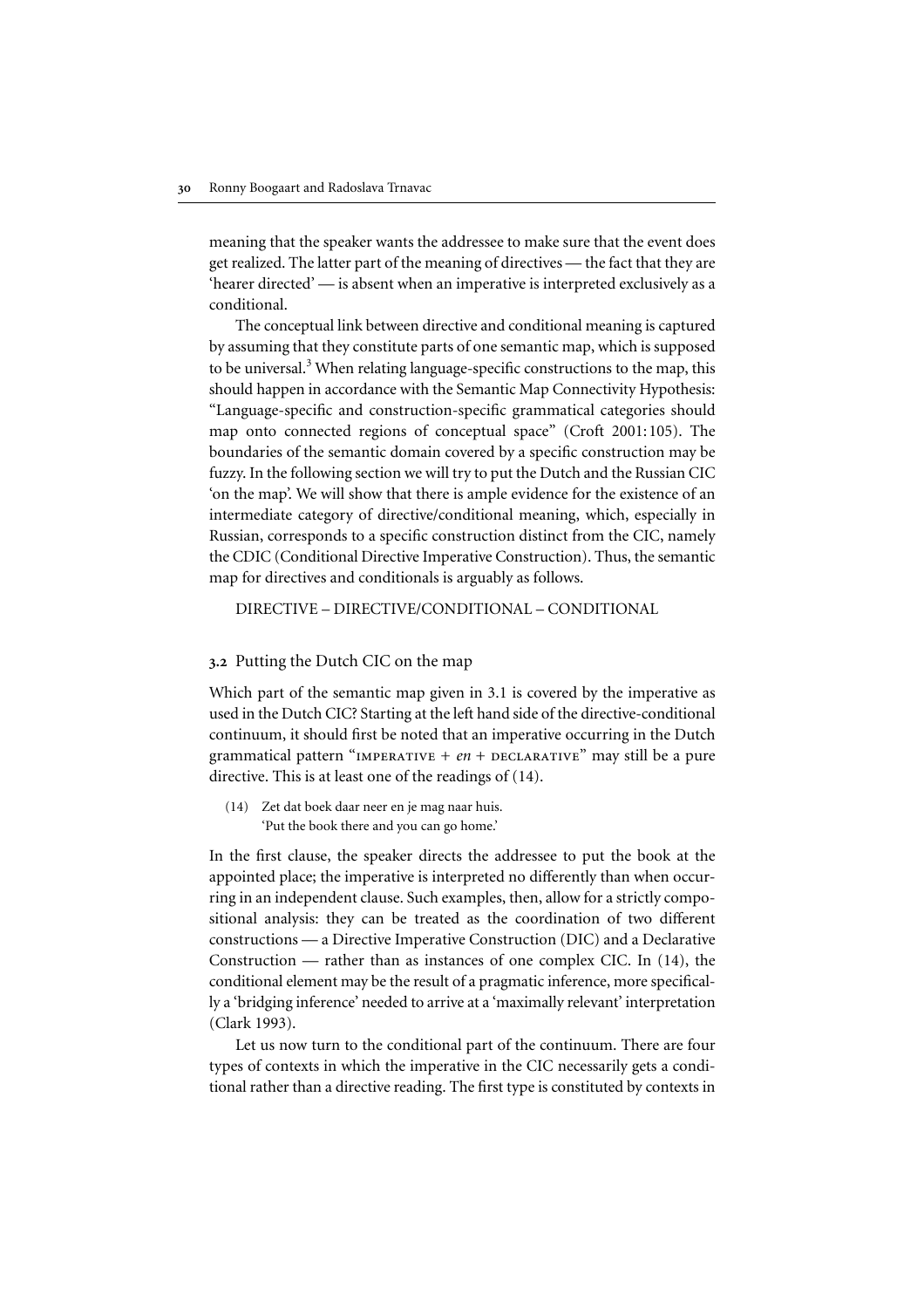which it is clear that the speaker does not want the addressee to execute the action of the imperative. Thus, in (15), the imperative can not be strictly directive. (Unless, of course, the addressee is looking for a place to put a book that he'd rather never see again in his life.)

(15) Zet dat boek daar neer en je vindt het nooit meer terug. 'Put the book there and you will never find it again.'

A directive reading is also ruled out in the generic cases mentioned earlier; in order for an imperative to be interpreted as a directive, the agent of the imperative clause has to be the addressee. Thus, on the generic reading of (14), the sentence constitutes an unambiguous instance of the CIC. Yet another 'felicity condition' of a directive speech act is that the hearer is able to execute the action requested. Therefore, situations that are beyond the control of the addressee cannot occur in the Directive Imperative Construction, as demonstrated in (16).

(16) ? Heb blond haar! 'Have blond hair'

However, they can be used in the CIC, as in (17), which is then necessarily interpreted as strictly conditional.

(17) Heb blond haar en ze denken dat je dom bent. Lit. Have blond hair and they think you are stupid. 'If you are a blond, people automatically assume you are stupid.'

Finally, the Dutch CIC allows for past tensed imperatives, as in (18).

(18) Vergat je fiets op slot te zetten en hij werd gestolen. Lit. Forgot (past imperative) to lock your bike and it got stolen.

The past tense is incompatible with a directive reading of the imperative as well, since when using a directive, the speaker is trying to get the addressee to realize an action in the (near) future.

Thus, the examples in (15), (17) and (18) clearly belong in the conditional part of the semantic map outlined in Section 3.1. Many other occurrences of the Dutch grammatical pattern "IMPERATIVE +  $en$  + DECLARATIVE" are more difficult to 'put on the map', since, as discussed with respect to example (14), the Directive Imperative Construction (DIC) is not incompatible with an inference of conditionality either and it is impossible to determine at precisely which point such an inference becomes part of the conventionalized meaning of the construction.

3.3 Putting the Russian CIC and CDIC on the map

Since, as seen in Section 2, the Russian CIC does not have any of the constraints of the Dutch CIC, we assume that it covers the entire conditional domain of the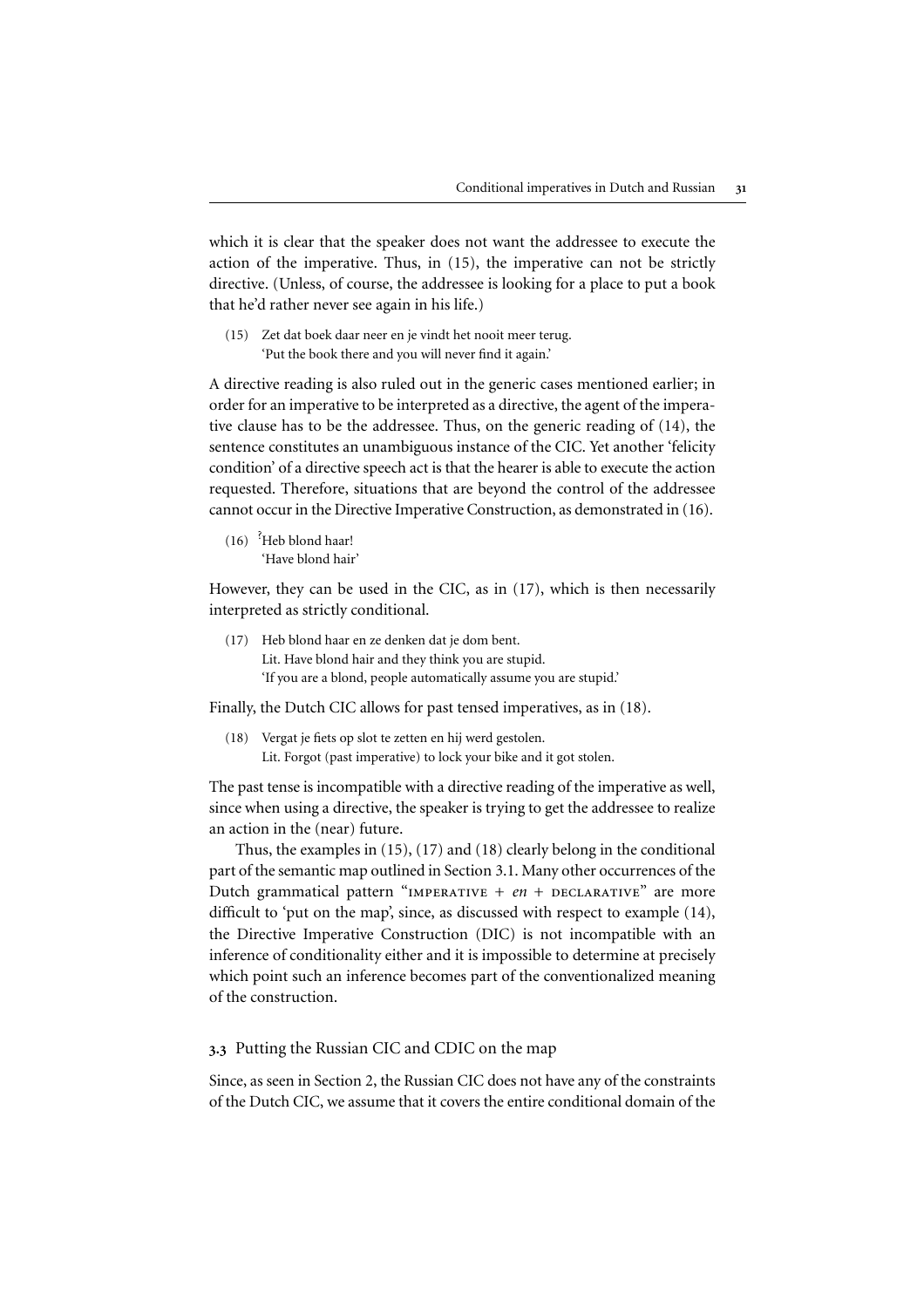semantic map outlined in 3.1. The left side of the map in Russian, like in Dutch, is occupied by the directive use of the imperative (DIC). In addition, Russian has a construction that corresponds rather neatly to the intermediate domain of the semantic map, namely the Conditional Directive Imperative Construction. The CDIC is exemplified in (19).

(19) Скажи кому-нибудь хоть слово и — я никогда тебя tell.imper-perf.2sg anybody even word and I never you не прощу! not forgive.pres-perf 'Tell anyone about this and I will never forgive you.' (Internet)

The CDIC is a construction in its own right, since it has formal and semantic characteristics that make it different from the CIC (see also [Fortuin 2000](#page-10-0)). For instance, the aspect of the imperative in the CDIC can be both perfective and imperfective whereas in the hypothetical CIC, the imperative can only be perfective (see Section 2.2). Since Dutch does not have overt, grammatical aspect ([Boogaart 1999](#page-9-0)), it is difficult to compare this feature of the Russian CDIC with  $\begin{tabular}{ll} \textbf{32} & \textbf{Ronny Boogaart and Radoslava Trnavac} \\ \textbf{33.1} & \textbf{33.1}. \textbf{The left side of the map in Russian, like in Dutch, \\ \textbf{34} & \textbf{35} & \textbf{36} & \textbf{37} \\ \textbf{35} & \textbf{37} & \textbf{38} & \textbf{38} \\ \textbf{36} & \textbf{38} & \textbf{38} & \textbf{38} \\ \textbf{37} & \textbf{38} & \textbf{38} & \textbf{38} \\ \textbf{38} & \textbf{38} & \text$ tics of the Russian CDIC are shared by the Dutch construction. Most notably:

- The CDIC is possible with implicitly or explicitly expressed 2nd person singular or plural subjects (cf. Section 2.1).
- When the subject is implicit, the sentence gets a generic reading (cf. Section 2.1).
- The order of protasis and apodosis is fixed (cf. Section 2.3).
- Non-controllable events are not always possible in the CDIC, whereas in the CIC they are always possible.<sup>[4](#page-9-0)</sup> This is evidenced in  $(20)$  and  $(21)$ .
	- $(20)$  \*Очутись сь в Москве и все будет хорошо! happen to be.IMPER.PERF.2sG in Moscow and all is fine Lit. Happen to be in Moscow and all is fine.
	- $(21)$  Очутись  $\mathcal{C}_{\mathbf{P}}$  oh в Москве, он бы иее навестил. happen to be.IMPER-PERF.2sG he in Moscow he PART her visit 'If he had happened to be in Moscow at that time, he would have visited her.'
- The CDIC is incompatible with counterfactual readings. In this respect, the Russian construction differs from the Dutch one, which does allow for counterfactual readings, albeit only marginally so (cf. Section 2.2)

## 3.4 Summary

Since, in many respects, the Dutch construction is much more like the Russian CDIC than like the Russian CIC, it makes sense to refer to the Dutch construction as a CDIC as well. We will still assume that the Dutch construction covers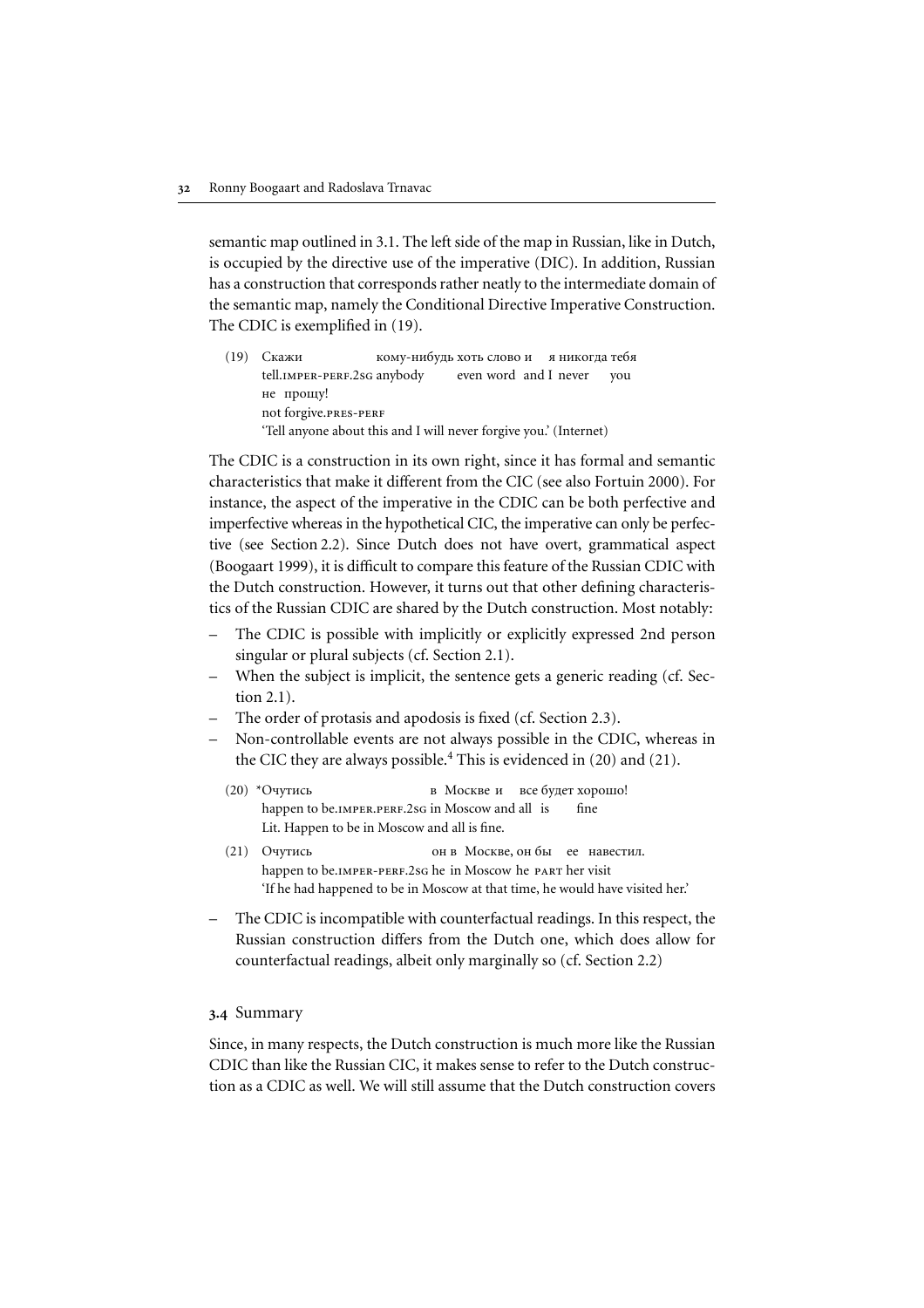part of the strictly 'conditional' domain of the map, because of its compatibility with uncontrollable events, counterfactual readings, and past tense. The different semantic domains covered by the directive and conditional imperative constructions of Dutch and Russian can now be represented in the following way.<sup>5</sup>

|         | <b>Directive</b> | Directive/conditional<br>Hypothetical | Conditional<br>Hypothetical/counterfactual |
|---------|------------------|---------------------------------------|--------------------------------------------|
| Dutch   | DIC.             |                                       |                                            |
|         |                  | <b>CDIC</b>                           |                                            |
| Russian | DIC <sub></sub>  |                                       |                                            |
|         |                  | <b>CDIC</b>                           |                                            |
|         |                  |                                       | <b>CIC</b>                                 |

# 4. Conclusion

In this paper, we tried to provide insight into the differences and similarities between the Dutch and the Russian 'Conditional Imperative' by relating both of them to different regions of a semantic map we hypothesize to exist for directive and conditional meaning. Among the questions that remain for future research are the following. Why is the habitual reading so prominent for the Dutch construction, while it is not compatible with the Russian CIC, nor with the Russian CDIC? Why is the counterfactual reading so common for the Russian CIC, but hardly possible for the Dutch construction? Furthermore, as [Haspelmath \(2003:233\)](#page-10-0) notes, semantic maps can be an important tool for the study of grammaticalization, since they may predict the different stages of diachronic change. For the development from directives to conditionals, our research on the Dutch and Russian conditional imperative suggests that the following 'grammaticalization chains' are relevant.

- 1. Directive  $\rightarrow$  Conditional Directive  $\rightarrow$  Conditional
- 2. Hypothetical  $\rightarrow$  Counterfactual ( $\rightarrow$  Pragmatic?)
- 3. Subject: Addressee  $\rightarrow$  Generic  $\rightarrow$  All persons

Differences between similar constructions across languages may then be regarded as resulting from the different degree to which such language-specific constructions have grammaticalized.<sup>[6](#page-9-0)</sup> In order to substantiate our semantic map, we obviously need to look at more languages and at actual diachronic developments. An important question will be if the relation between directive and conditional meaning is unidirectional, as is suggested by the diachronic version of our semantic map. Examples such as (22), where a conditional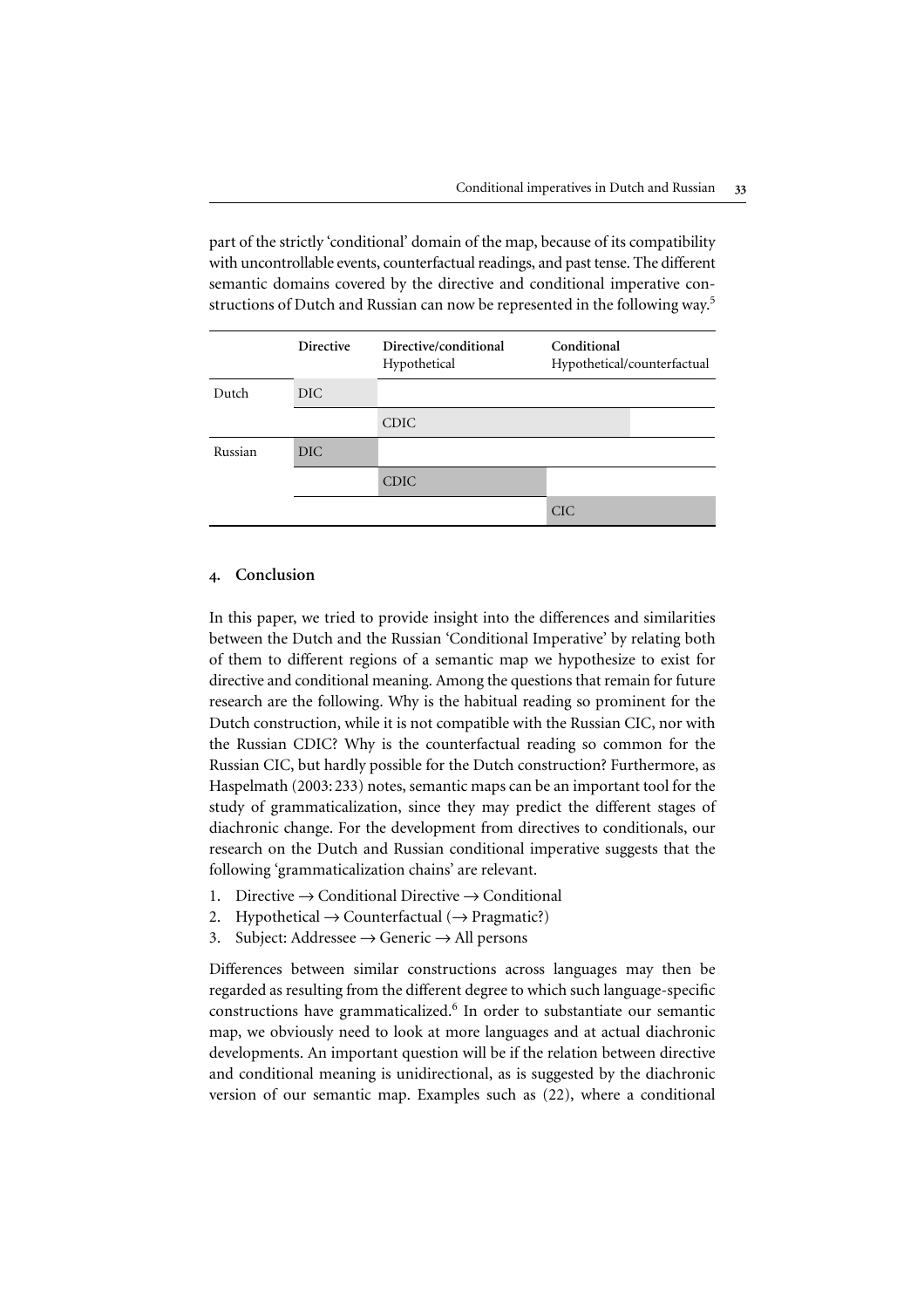<span id="page-9-0"></span>sentence is used as a directive, suggest that the conceptual link between these notions may, in fact, be more flexible than is suggested by the grammaticalization approach.<sup>7</sup>

(22) Als jij nou eens je mond hield. Lit. If you kept your mouth shut 'You just keep your mouth shut'.

## **Notes**

1. Independent of the subject being explicit or not, the particles are themselves also incompatible with a strictly conditional reading of the imperative. An exception is constituted by the '*maar eens*-construction', as in *Verlies maar eens je paspoort* ('Imagine loosing your passport') (Proeme 1991), which may also occur as the first part of the Dutch conditional imperative construction. 24 Romny Boogaart and Radoslava Trnavac<br>
Sentence is used as a directive, suggest that the conceptual link betwee<br>
2010 maproach.<sup>2</sup><br>
2010 maproach<sup>2</sup>. The subject being explicit or not, the particles are themsel<br>
2122 Al 34 Komy Boogaart and Radoslava Trawac<br>
sentence is used as a directive, suggest that the conceptual link between these<br>
notions may, in fact, be more flexible than is suggested by the grammaticali-<br>
22) Als jij nou cens j **34** Example Boogland and Badeolawa Timavac<br>
sentence is used as a directive, suggest that the conceptual link between these<br>
notions may, in fact, be more Bexibie than is suggested by the grammaticalization<br>
(22) Als jii Monny Boog<br>
sentence is<br>
notions ma<br>
zation app<br>
(22) Als<br>
Lit.<br>
"Yo<br>
Yo<br>
Notes<br>
1. Independ<br>
incompatible<br>
ed by the '*me*<br>
passport') (I imperative c<br>
2. In Russian<br>
"to the present"<br>
3. An anony<br>
useful tool to and inte

2. In Russian, the imperative does not have tense; whether the counterfactuality involved is 'to the present' or 'to the past' has to be derived from temporal adverbials or context.

3. An anonymous reviewer suggested that, in addition, the semantic map may provide a useful tool to describe the directive use of declaratives (*You will report to the dean tomorrow!*) and interrogatives (*Why don't you leave me alone?!*) .

4. In Section 3.2, we showed that uncontrollable events may occur in the imperative part of the Dutch construction (see example (17)), but this possibility seems to be as restricted as it is in the Russian CDIC.

5. To graphically represent the notion of a semantic map, we use the format of the 'synchronic grammaticalization tables' from Boogaart (1999), whose description of the perfect in

6. Moreover, each language-specific construction constitutes a 'node' in a taxonomic network of closely related constructions (Croft & Cruse 2004:262 ff.), so differences between the language, and the functional range of those other constructions.

7. We want to thank Theo Janssen for bringing this example to our attention.

## References

- Athanasiadou, A. & R. Dirven (1997) "Conditionality, hypotheticality, counterfactuality". In: Benjamins, pp. 61–97.
- Boogaart, R. (1999) *Aspect and temporal ordering: A contrastive analysis of Dutch and English.* Den Haag: Holland Academic Graphics.
- Clark, B. (1993) "Relevance and 'pseudo-imperatives'". In: *Linguistics and Philosophy* 16,
- Croft, William (2001) *Radical Construction Grammar*. Oxford: Oxford University Press.
- Croft, William & D. Alan Cruse (2004) *Cognitive Linguistics*. Cambridge: Cambridge University Press.